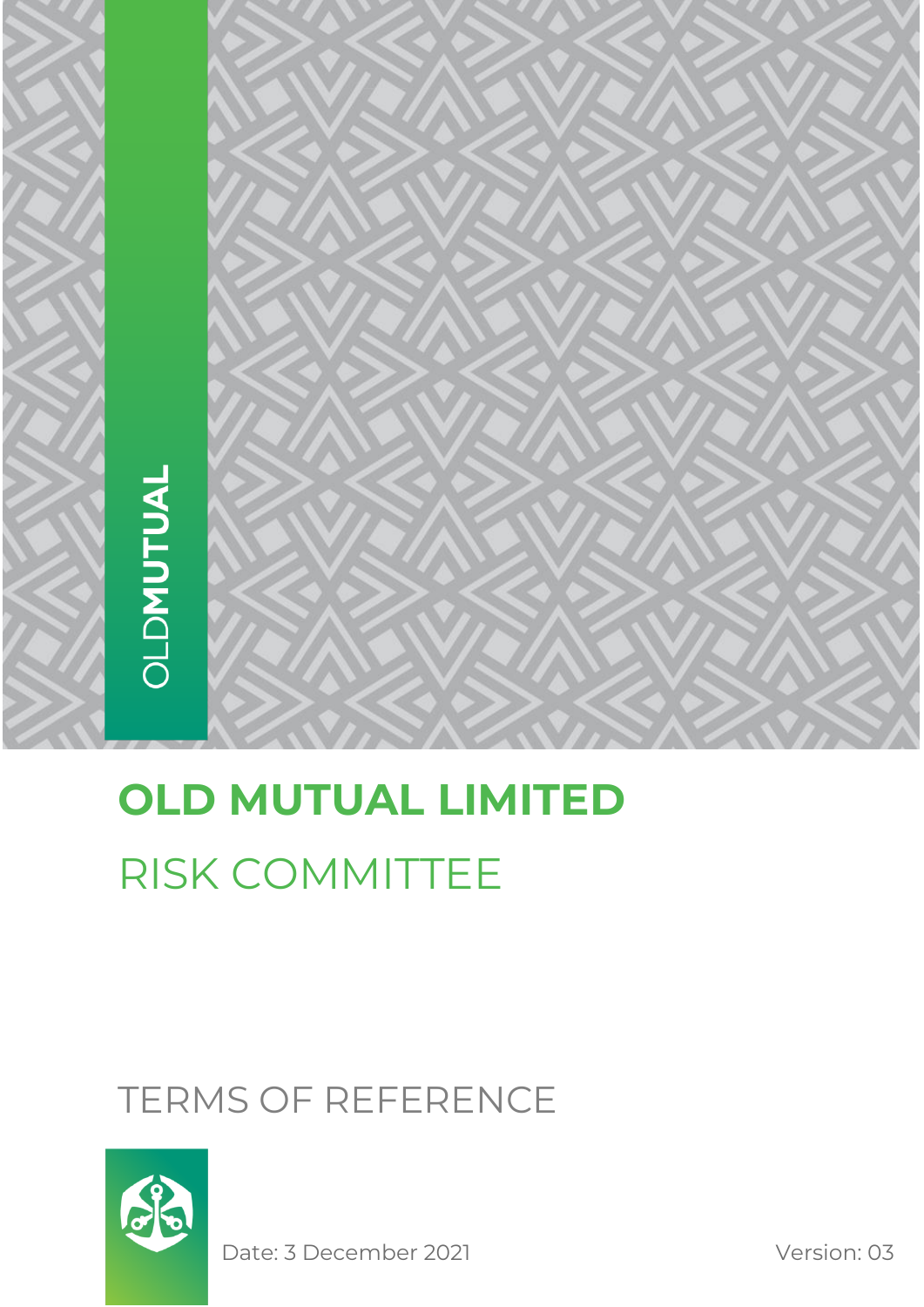

# 1. **INTRODUCTION AND PURPOSE**

- 1.1 It is acknowledged that, in terms of legislation (including the Financial Sector Regulation Act, 9 of 2017 and any standards issued pursuant thereto ("**FSR Act**")) and regulations, the Old Mutual Limited ("**OML or the Company**") board of directors ("**Board**") could be classified as a "**Controlling Board**" for the Old Mutual group of companies ("**Group**") or a "**Financial Conglomerate**" (as determined by the applicable regulatory authority) and as such, the Board will be responsible for, inter alia, ensuring that the Group maintains its business in a financially sound condition and ensuring that the structure of the Group does not impede the financial soundness of any of the companies in the Group or the ability of the regulatory authority to determine the risk profile of the Group and the manner in which its internal risk management is organised and conducted.
- 1.2 The Risk Committee ("**Committee**") is a committee of the Board, established to independently review, on behalf of the Board, management's recommendations on risk management, particularly in relation to the structure and implementation of the risk strategy, system of governance, risk management framework, any internal capital model, the quality and effectiveness of the related internal controls and reporting processes, risk appetite limits and exposures, and the overall risk profile of the business.
- 1.3 The deliberations and work of the Committee do not reduce the individual and collective responsibilities of the Board with regard to the fiduciary duties and responsibilities of the Company's directors, and the Board must continue to exercise due care and judgment in the exercise of its functions, in accordance with their statutory obligations.
- 1.4 These Terms of Reference are subject to the provisions of the Companies Act, 71 of 2008, as amended ("**Companies Act**") and the Companies Regulations, 2011 ("**Regulations**"), the FSR Act, OML's Memorandum of Incorporation ("**MoI**'), the Group Governance Framework ("**GGF**") and any other applicable laws and regulatory provisions.
- 1.5 The duties and responsibilities of the members of the Committee as set out in these Terms of Reference are in addition to those duties and responsibilities that they have as members of the Board.
- 1.6 Consistent with the functions set out in these Terms of Reference, the Committee should encourage continuous improvement as well as compliance with the Company's policies, procedures and practices at all relevant levels.
- 1.7 The Committee should facilitate and promote open communication among the senior management and the Board, in particular (without limitation) in respect of concentration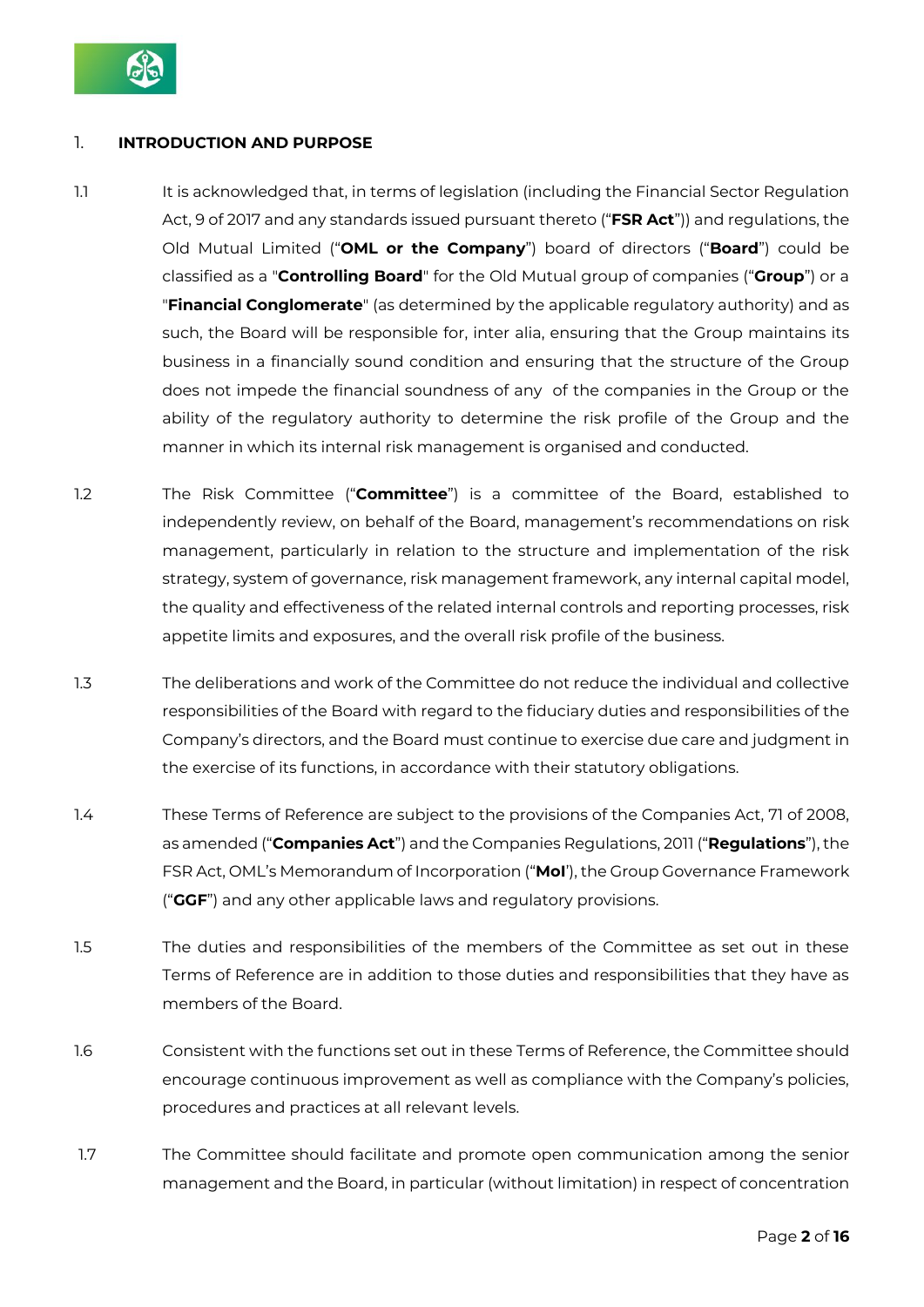

of the various risks to which the Company is exposed and build-up thereof, as identified by the Board.<sup>1</sup>

# 2. **MANDATE**

- 2.1 The Committee is authorised by the Board to oversee and investigate any activity as contained in this Terms of Reference including but not limited to strategic, shareholder market, policyholder market, credit and counterparty (including concentration), liquidity, liability, business, currency, commercial, fraud and all operational risks including information technology ("**IT**") risks.
- 2.2 The Committee has the scope and authority that extends to all activities in the OML Group in which credit risk or counterparty-credit risk, as defined in the risk taxonomy, are present.
- 2.3 The Committee's authority is derived from the delegated authority of the Board as contemplated in these Terms of Reference, in accordance with section 72(1)(b) of the Companies Act.
- 2.4 Save to the extent contemplated in paragraphs 2.2, 3.3 and 3.4.5, the Committee has no ultimate decision-making authority; it provides oversight and makes recommendations to the Board in respect of the matters within the scope of the Committee's functions as set out in these Terms of Reference, for the Board's consideration and, if the Board considers it appropriate, ultimate approval.
- 2.4 The Committee will have oversight and will ensure that the Company and its subsidiary companies comply with all risk related principles as set out in the GGF.
- 2.5 The Committee has decision making responsibilities for large deals over R2bn, from a risk profile and concentration risk perspective.
- 2.6 The Committee has monitoring responsibilities in respect of credit risk profile including concentration risk and credit quality
- 2.7 The Committee must act independently (with accountability to the Board) and does not assume the functions of management, which remain the responsibility of the executive directors of the Company, prescribed officers and other members of senior management.

<sup>1</sup> Prudential Standard GO12 Attachment 3.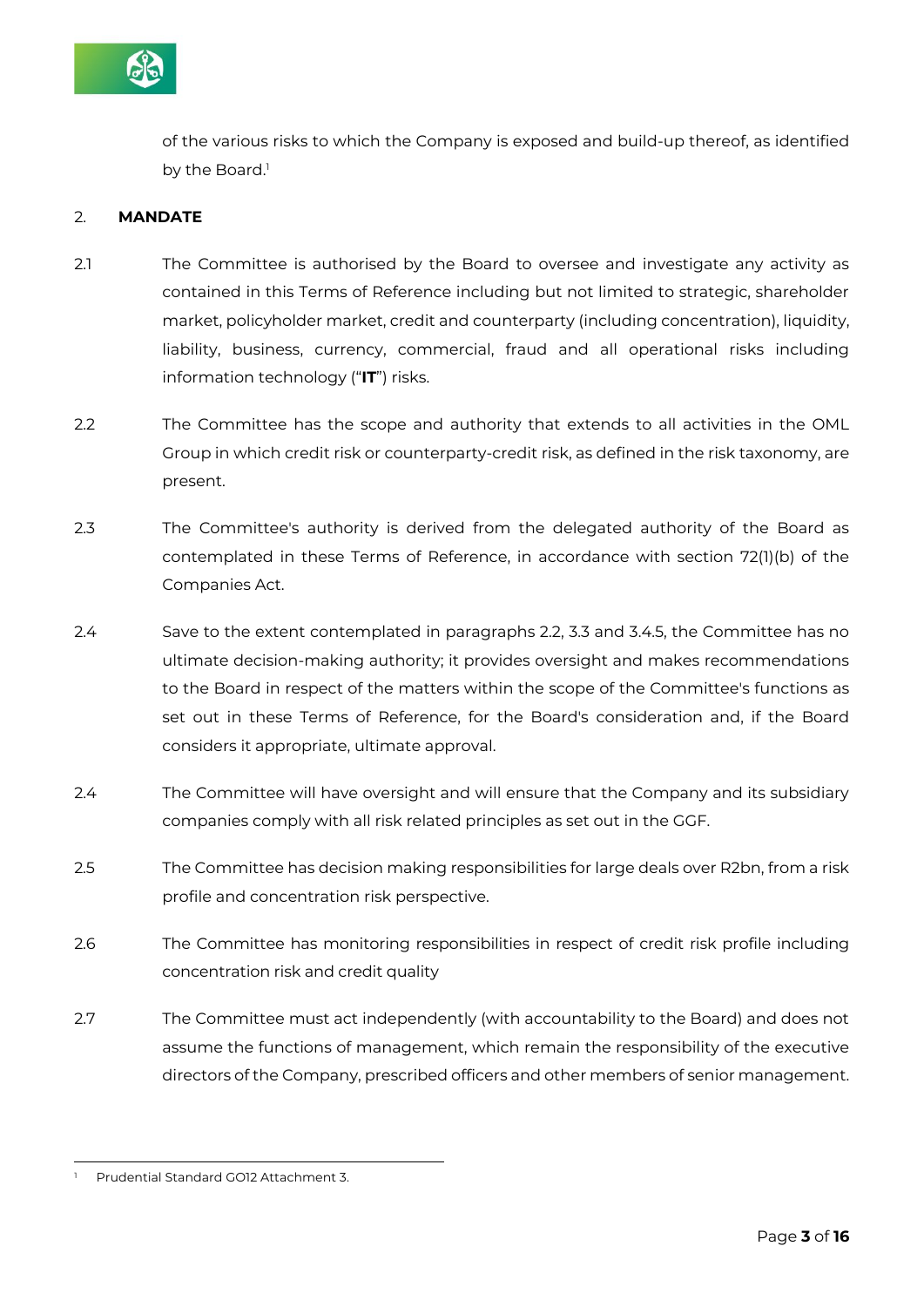

- 2.8 The Board supports and endorses the Committee, which operates independently of management and is free of any organisational impairment. The Committee acts in accordance with its statutory duties and the delegated authority of the Board as recorded in these Terms of Reference.
- 2.9 The Committee is authorised by the Board to:
- 2.9.1 Investigate any activities within the scope of these Terms of Reference.
- 2.9.2 Seek any information it requires from any employee, the chairperson of any Board or statutory committees of the Company, any of the Company's executive directors, Company officers, the Group Company Secretary ("**Company Secretary**") or assurance providers, and all these parties are required to co-operate with any requests made by the Committee, to provide it with information or explanations necessary for the performance of its functions.
- 2.9.3 Form and delegate its duties to a sub-committee, sub-committees or to any one or more designated members of the Committee, to the extent that same is permitted by the Companies Act.

#### 3. **ROLES AND RESPONSIBILITIES**

The Committee shall perform the following roles and have the following responsibilities:

#### 3.1 **Risk Management System**

- 3.1.1 The Committee shall report to the Board on its activities, particularly identifying any matters in respect of significant risks where it considers that actions or improvements are needed and express an opinion on the adequacy of the related risk mitigation plans.
- 3.1.2 To monitor and express an opinion to the Board on the adequacy and effectiveness of the systems, processes, methodologies and tools of risk governance and risk management and internal control systems, including any internal capital model and any other such models as the Committee may deem relevant for the discharging of its obligations and the effective functioning of the Company's risk management processes.
- 3.1.3 To review and approve the strategy, policies and practices related to the management of liquidity risk at least annually and ensure that the Company's management manages liquidity risk effectively.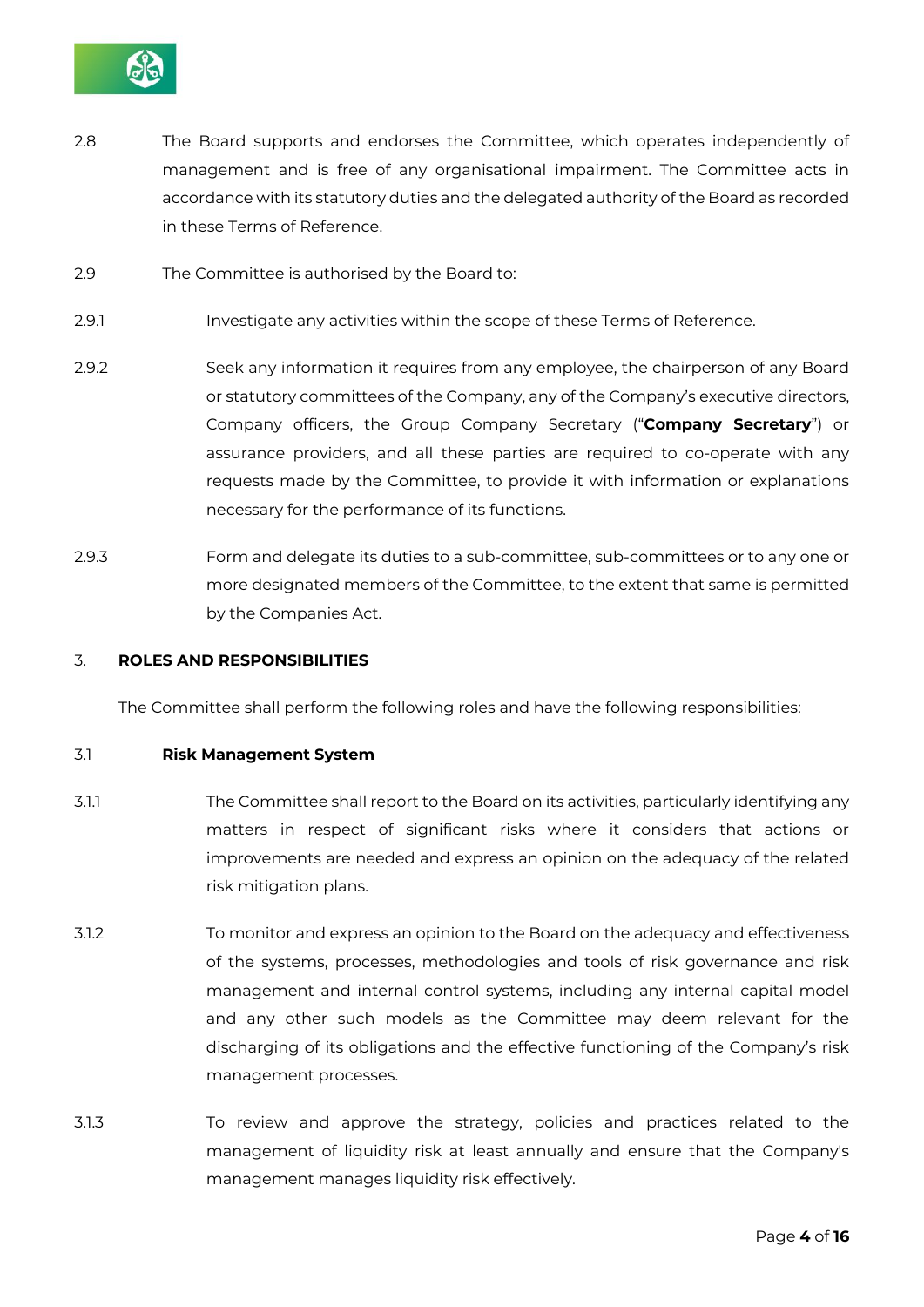

- 3.1.4 To review and express an opinion to the Board on annual operating plans for OML's overall risk management, forensics, compliance and second line of assurance actuarial function, ensuring that these functions are adequately resourced and have appropriate standing within the organisation.
- 3.1.5 To review and express an opinion to the Board on annual reports pertaining to the ability of the OML control functions to fulfil their mandates, including the adequacy of the resources at their disposal, the status of their annual work plans and any changes that need to be made to ensure they can operate effectively.
- 3.1.6 Approve the appointment, performance assessment, remuneration, disciplining and/or dismissal of the heads of the risk management, compliance and actuarial oversight control functions.
- 3.1.7 Receive reports and relevant matters for escalation from the chairpersons of the risk committees of all material subsidiary companies as the Committee may, from time to time, determine.
- 3.1.8 Review and recommend the overall Risk Strategy to the Board.
- 3.1.9 Ensure the establishment of risk management, compliance and actuarial oversight control functions as well as the forensic function, structured with the necessary authority, independence, resources, expertise, Board access, resources and information.

#### 3.2 **Risk Measurement Methodology**

- 3.2.1 To review, approve and recommend to the Board for approval, the methodologies used to identify, assess, measure, monitor and report on risks, including methods used for the calculation of risk exposures, capital requirements, scenario analysis and stress testing, and the identification and recording of actual losses.
- 3.2.2 Risk Assessments
- 3.2.2.1 Evaluate the adequacy and effectiveness of the risk management system,<sup>2</sup> including to review, monitor and challenge the actual assessment and reporting of risks, trends and concentrations, including risk profiles, exposures, capital requirements, risk events, assessments and indicators and any associated attestations and letters of representation.

<sup>2</sup> Prudential Standard GO12 Attachment 3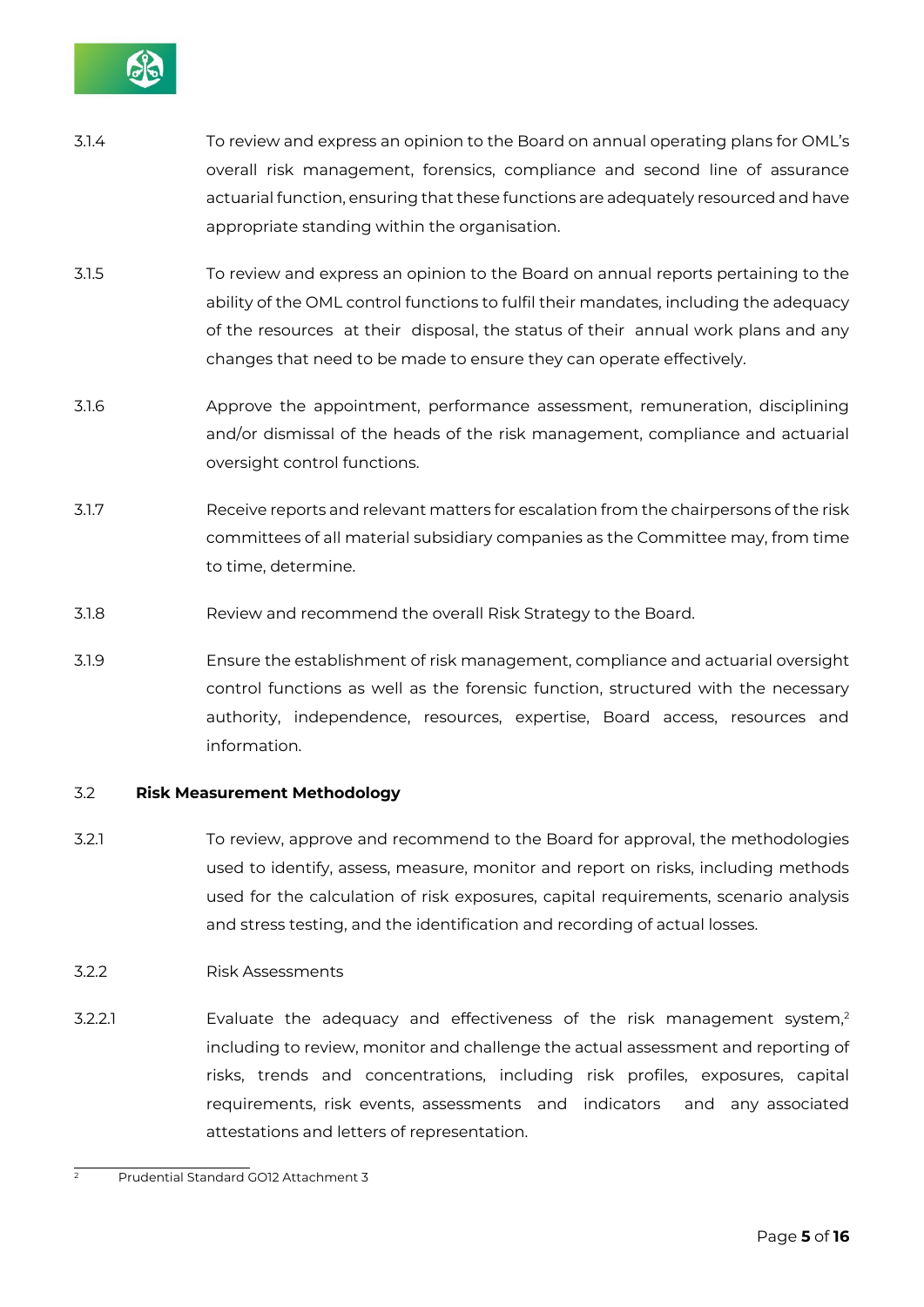

- 3.2.2.2 Review, approve and recommend to the Board for approval, proposals on the setting of risk appetite limits, including specific limits that may be set for material subsidiaries or other material business operating entities that form part of OML.
- 3.2.2.3 Monitor the alignment of risk appetite of OML's business strategy and planned business activities.
- 3.2.3 Risk Management
- 3.2.3.1 Assist the Board in developing its risk management strategy, including through reviewing and approving the strategy, policies and practices related to the management of market risk at least annually and ensuring that the Market Risk Management Framework ensures effective market risk management.
- 3.2.3.2 To review, monitor and challenge the adequacy and effectiveness of management plans and associated actions in response to identified risks, exposures, trends and concentrations.
- 3.2.3.3 Adopting and overseeing the effective implementation of applicable risk management policies of the OML Group, including the OML Fit and Proper Policy and ensuring that there are appropriate policies and procedures in place in the OML Group to oversee that managing executives promote a culture of sound risk management, compliance and policyholder protection.
- 3.2.3.4 To review and approve the OML Risk Policies including any significant changes to these policies.
- 3.2.3.5 To review and approve any other Risk and Compliance related OML Policies, that are required by law to be approved by the Board, including any significant changes to these policies.
- 3.2.3.6 Receive reports relating to significant risk policy non-compliances and obtain assurance that appropriate remedial management actions are being taken.
- 3.2.3.7 To co-ordinate the monitoring of risk management on a Company-wide and individual business unit basis $3$ .

<sup>3</sup> Prudential Standard GO12 Attachment 3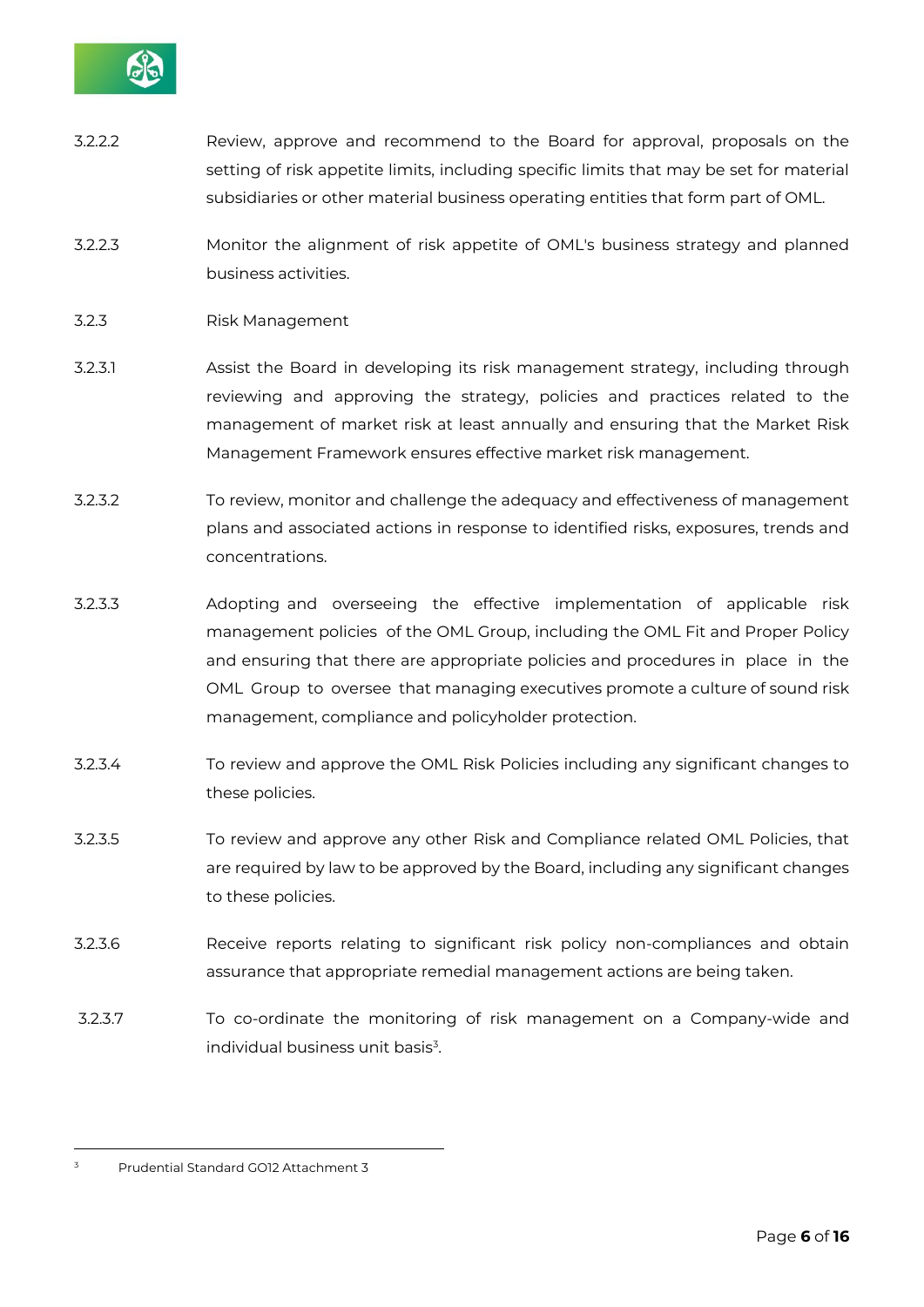

- 3.2.3.8 To make recommendations to the Board in relation to its approval of any risk strategy action plans that may be required in order to bring risk exposures within appetite, or in order to increase exposure where it is excessively below appetite. The Committee will, together with the OML Executive Risk Committee, provide oversight over the risk exposure and target risk profile (of which insurance risk is a part) of the Group.
- 3.2.3.9 To review and confirm to the Board that due diligence investigations are carried out for proposed strategic acquisitions or disposals, for new business ventures, including the introduction of significant new products and/or the entering of new geographic markets, and to assess the thoroughness and major conclusions thereof, including the potential impact on OML's risk profile, risk exposures and capital requirements.
- 3.2.4 Risk and Remuneration

Advise and make recommendations to the Board and the Board's Remuneration Committee on the relationship between performance objectives, remuneration decisions and the risk profile, including the risk adjusted performance measures.

#### 3.3 **Capital Management**

The Committee shall be ultimately responsible for providing oversight over optimal capital management across the Group. As such the Committee must:

- 3.3.1 Ensure that the Group maintains an appropriate level of capital in line with regulatory requirements, the Group's strategic plan and risk profile (capital risk appetite per the Group's risk strategy document).
- 3.3.2 Periodically review and approve the OML Capital Management Risk Policy.
- 3.3.3 Oversee the implementation of an Own Risk and Solvency Assessment ("**ORSA**") mechanism and related policies and procedures.
- 3.3.4 Review and approve capital distributions as well as capital raising throughout the Group.
- 3.3.5 Review and approval the OML Own Risk and Solvency Assessment ("**ORSA**") report.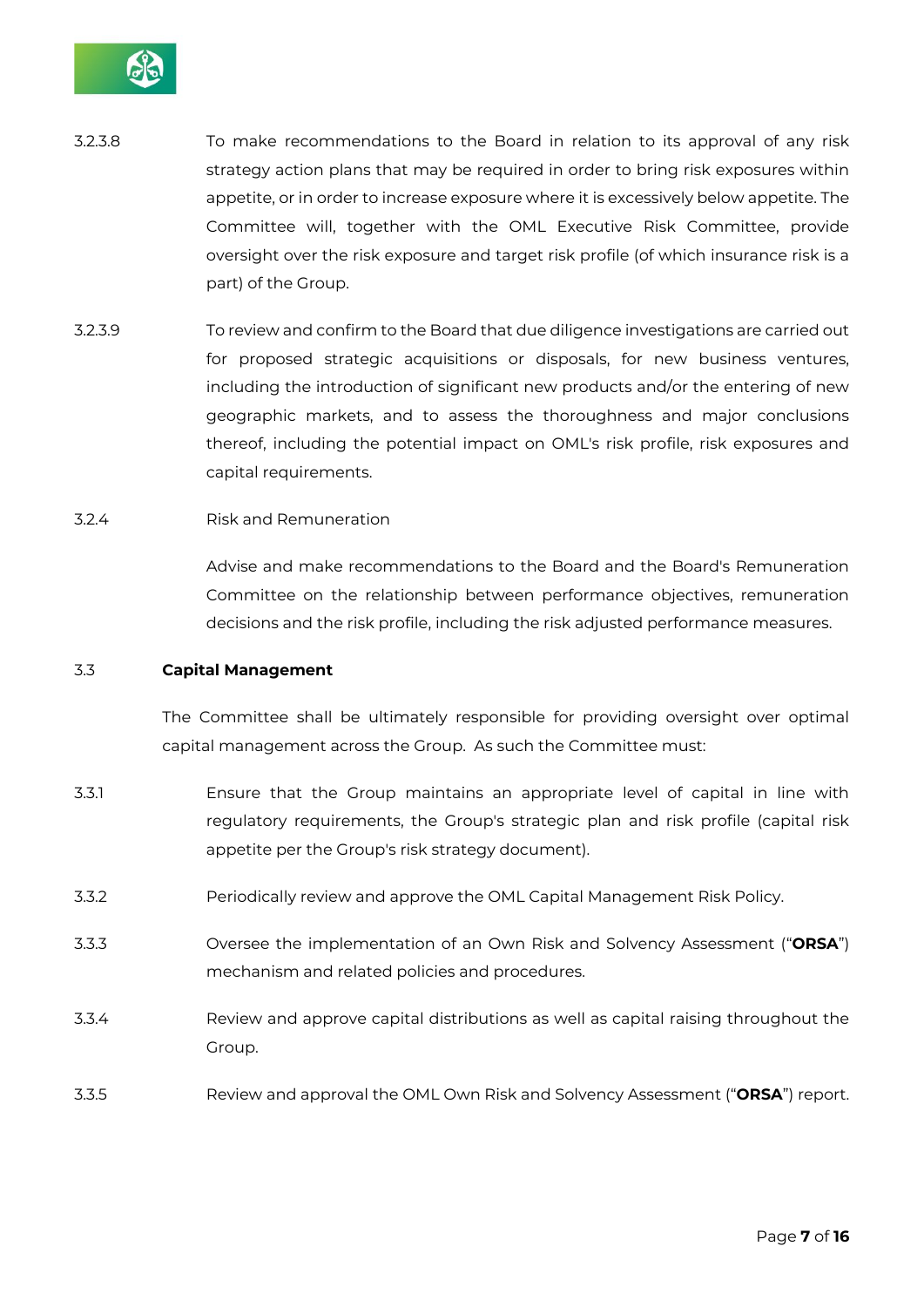

# 3.4 **Regulatory Compliance and Litigation**

- 3.4.1 To monitor and review the Group's compliance with legal and regulatory provisions, the MOI and the rules established by the Board, if any, and any significant breaches thereof.
- 3.4.2 To monitor and review the regulatory compliance processes and procedures, providing oversight over the reporting and adequacy of management actions to correct reported compliance breaches, including the completion of any formal risk mitigation programmes agreed with the relevant regulator and report any variances to the Board.
- 3.4.3 To monitor and review major litigation and other material legal issues.
- 3.4.4 Make recommendations to the Board in relation to the adoption of non-binding rules, codes and standards addressing governance compliance approach and method, and a policy that gives effect to the direction which outlines which nonbinding rules, codes and standards have been adopted.
- 3.4.5 Report to the Board at least quarterly, on any significant imminent changes to laws and regulations in order to understand the potential impact on the Group.
- 3.4.6 Obtain from management aggregated reports on known material compliance risks and occurred breaches.
- 3.4.7 Disclose non-compliance and penalties as and when identified or received.
- 3.4.8 Ensure that there are systems and controls in place to facilitate timely and effective communications with regulators on the governance framework and its key components.
- 3.5 **Credit Risk**
- 3.5.1 The Committee shall review and monitor:
	- that processes are in place to manage, price and control credit risk
	- Group credit policies, credit limits and guidelines at least on an annual basis
	- the credit risk appetite metrics used and the targets set and to compare the actual credit risk profile against these
	- the appropriateness and effectiveness of the Group Credit Risk Framework,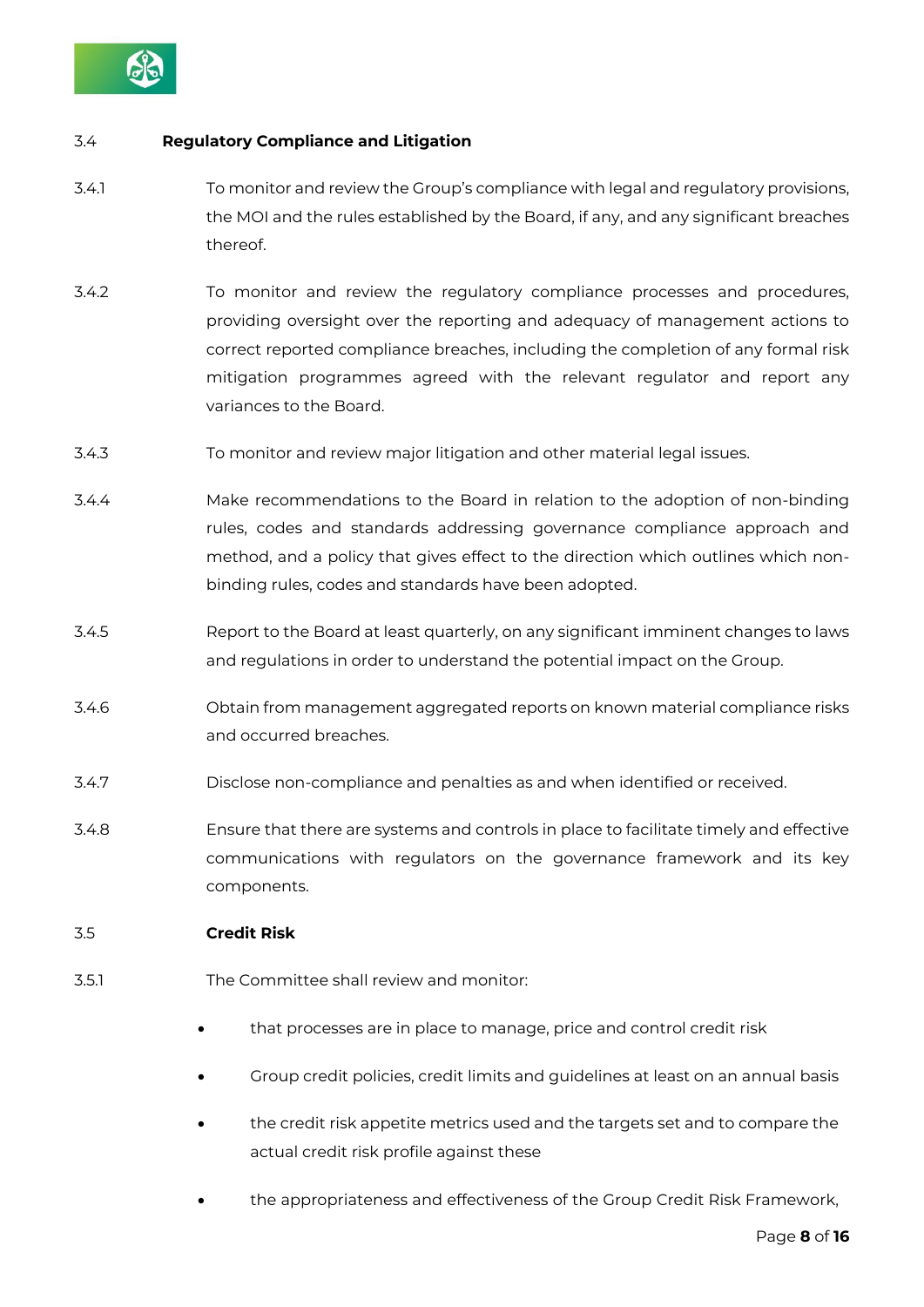

including the adequacy of the credit personnel and the composition of the credit committees in the subsidiaries as recommended by the OML Risk and Actuarial Director

- reasons for credit losses above the levels set by the Committee, and
- credit risk management information and trends

#### 3.6 **Other Requirements**

- 3.6.1 To assist the Board in (i) identifying any build-up and concentration of the various risks to which the Company is exposed; and (ii) identifying and monitoring all material risks to ensure that its decision-making capability and accuracy of its reporting is adequately maintained.<sup>4</sup>
- 3.6.2 Facilitate and ensure the independence of the risk management function.
- 3.6.3 To receive and review reports regarding IT risks and to oversee the broader risk implications of IT in relation to the Company.
- 3.6.4 Review and monitor that appropriate frameworks, procedures, structures and governance are in place for the consolidation, monitoring, management and reporting of IT risks and exposures on a Group basis.
- 3.6.5 Review and assess the appropriateness of OML's procedures for handling ethics breaches and whistleblowing, and approve the Mandate of OML Group Forensic Services, including the mandate to conduct internal investigations.
- 3.6.6 Consider any other risk-related matters as may be requested by the Board.
- 3.6.7 The Committee should be available at all times to advise the chairperson of the Board on all risk-related matters.
- 3.6.8 The Committee will receive and review reports, in an appropriate format, from the OML Risk Director, and any other sources that the Committee considers necessary in order to fulfil its remit.
- 3.6.9 The Committee will annually consider and present to the Board a register of the Company's key risks including key sustainability risks.

<sup>4</sup> Prudential Standard GOI2 Attachment 3.

<sup>5</sup> Prudential Standard GOI2 Attachment 3.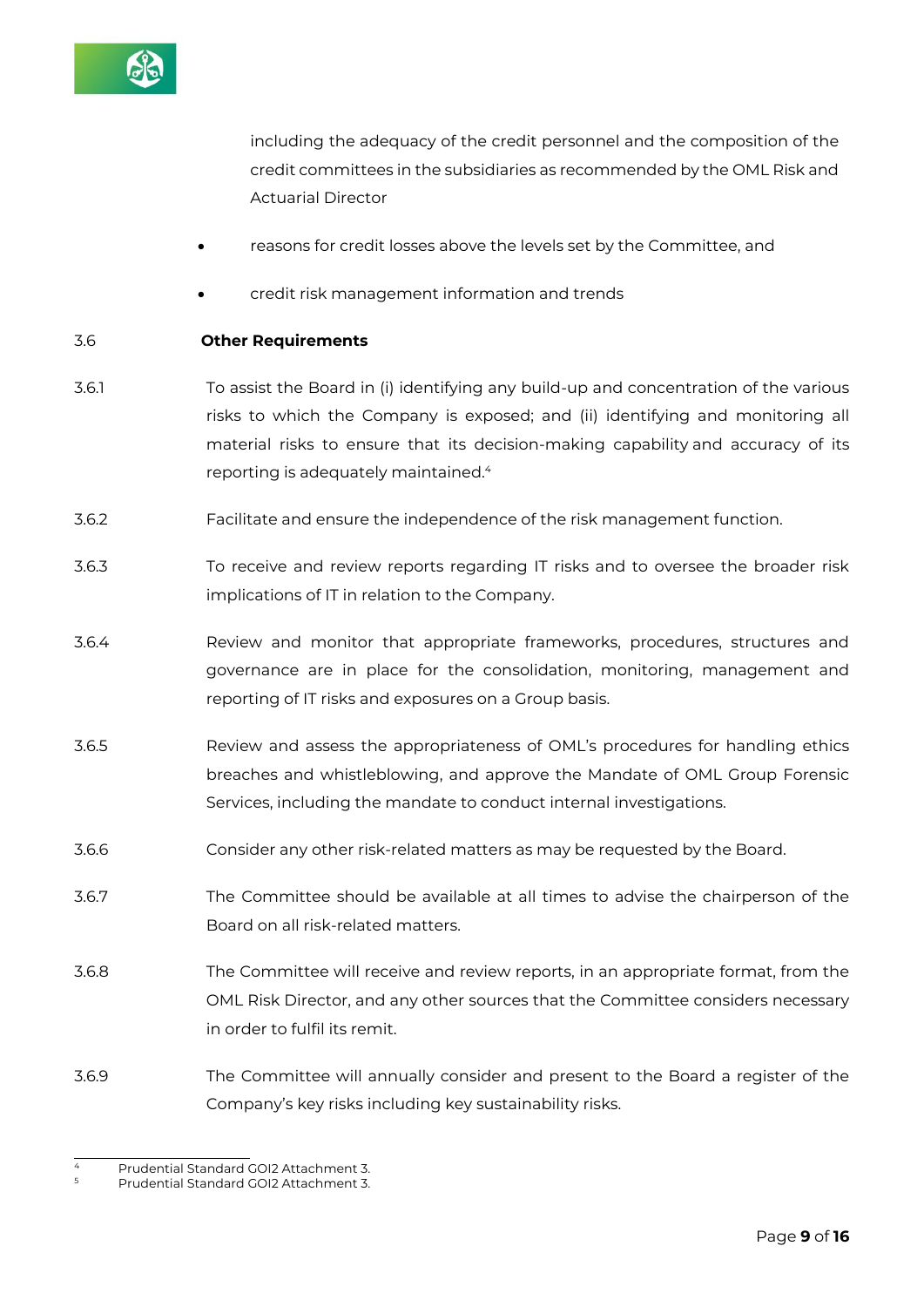

| 3.6.10 | The Committee will receive and review reports from key subsidiaries' relevant risk                                                              |
|--------|-------------------------------------------------------------------------------------------------------------------------------------------------|
|        | and relevant credit risk committees and provide guidance or return feedback on                                                                  |
|        | relevant discussions, as required and determined by the Committee from time to                                                                  |
|        | time.                                                                                                                                           |
| 3.6.11 | The Committee will ensure that frameworks and methodologies are implemented<br>to increase the probability of anticipating unpredictable risks. |

- 3.6.12 The Committee should ensure that the Company's management considers and implements appropriate risk responses.
- 3.6.13 The Committee should ensure that appropriate resources are directed towards areas of high risk.
- 3.6.4 The Committee will (at least every second year) review the Company's insurance policies and other risk transfer arrangements, including any applicable internal audit reports on same, and consider whether adequate and appropriate coverage is in place.
- 3.6.15 The Committee will review the business resilience planning process within the Group and consider whether material risks have been identified and that appropriate contingency plans are in place.
- 3.6.16 Make recommendations to the Board, including to any of the Board's committees as may be appropriate, and make requests to responsible OML executives, on any matter within its remit.
- 3.6.17 The Committee shall have line of sight of the terms of reference for subsidiary Risk and Credit Committees (or such other committees which perform a similar function) in the Group.<sup>5</sup>

# 4. **OPERATION OF THE COMMITTEE**

#### 4.1 **Appointment and Tenure**

- 4.1.1 The Committee and its Chairperson ("**Committee Chairperson**") shall be appointed by the Board from amongst the executive and non-executive directors of the Company.
- 4.1.2 Notwithstanding paragraph 4.1.3 below, the Board may at any time remove a member of the Committee and shall from time to time review and, where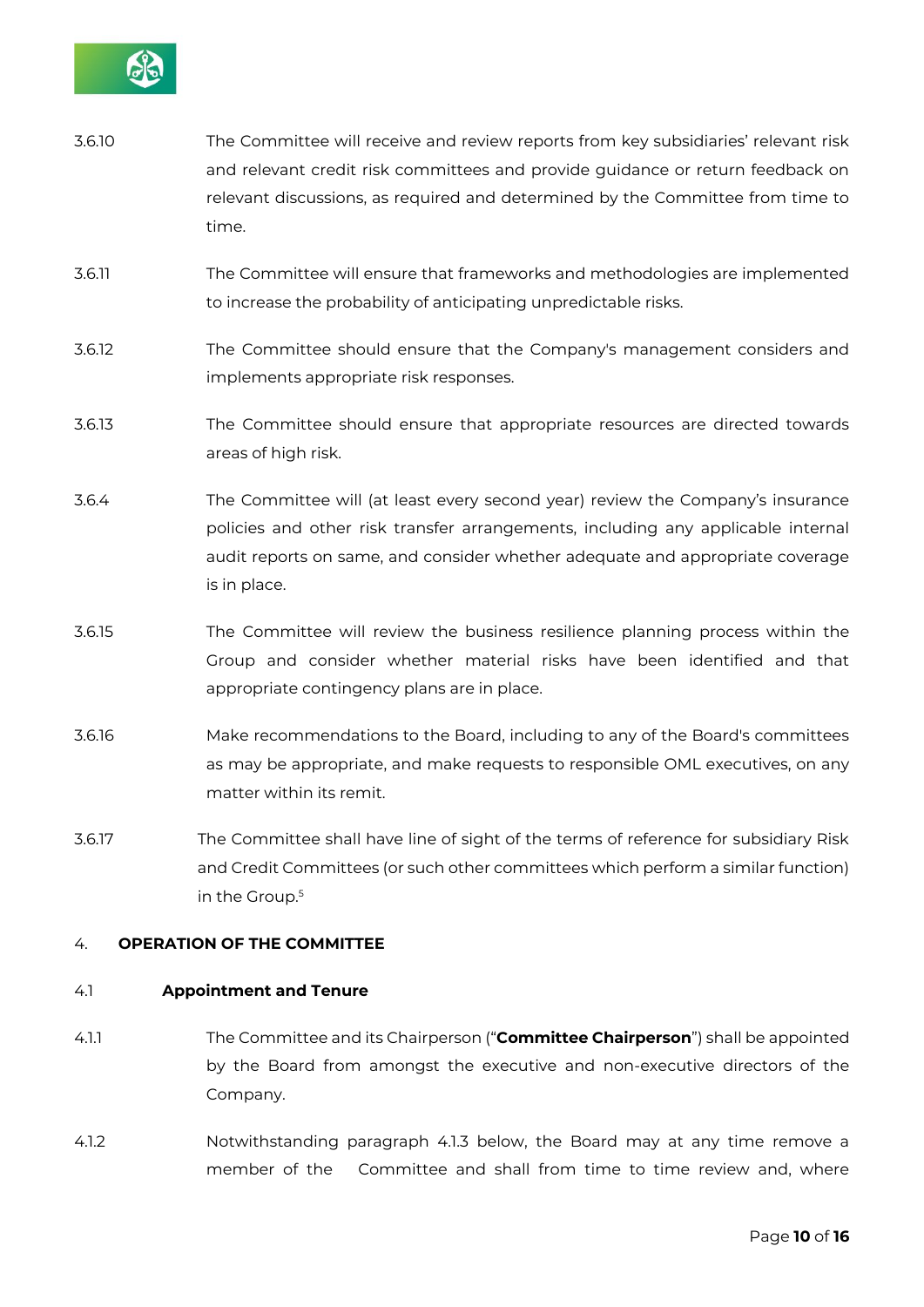

appropriate, revise the composition of the Committee, taking into account the need for an adequate combination of skills and knowledge.

4.1.3 The maximum tenure for committee members is three terms of three years.

#### **4.2 Composition and Quorum**

- 4.2.1 The Chairperson of the Board may be a member of the Committee, but may not be the Committee Chairperson.<sup>6</sup> The Committee shall consist of not less than four members, of which at least three shall be non-executive directors and a majority of whom must be independent. The Committee Chairperson must be an independent director.<sup>7</sup>
- 4.2.2 There will be some cross-membership between this Committee and the Audit Committee of the Company, with the chairperson of each of the committees serving as a member of the other, but no person shall be the chairperson of both committees at the same time.
- 4.2.3 Members of the Committee will be considered and appointed based on an adequate combination of risk management, financial, technological, financial and business skills and knowledge. The Board shall from time to time review and, where appropriate, revise the composition of the Committee in accordance with recommendations received from the Corporate Governance and Nominations Committee, taking into account the need for an adequate combination of financial and business skills and knowledge.
- 4.2.4 The Board shall determine the period for which the Committee Chairperson shall hold such office.
- 4.2.5 The quorum at any meeting of the Committee shall be a majority of members.

#### **4.3 Attendees**

4.3.1 The following individuals will normally be in attendance at Committee meetings:

The OML Chief Executive Officer; and

OML Risk and/or Chief Actuary.

<sup>6</sup> Prudential Standard GOI2 Attachment 3.

<sup>7</sup> Prudential Standard GOI2 Attachment 3.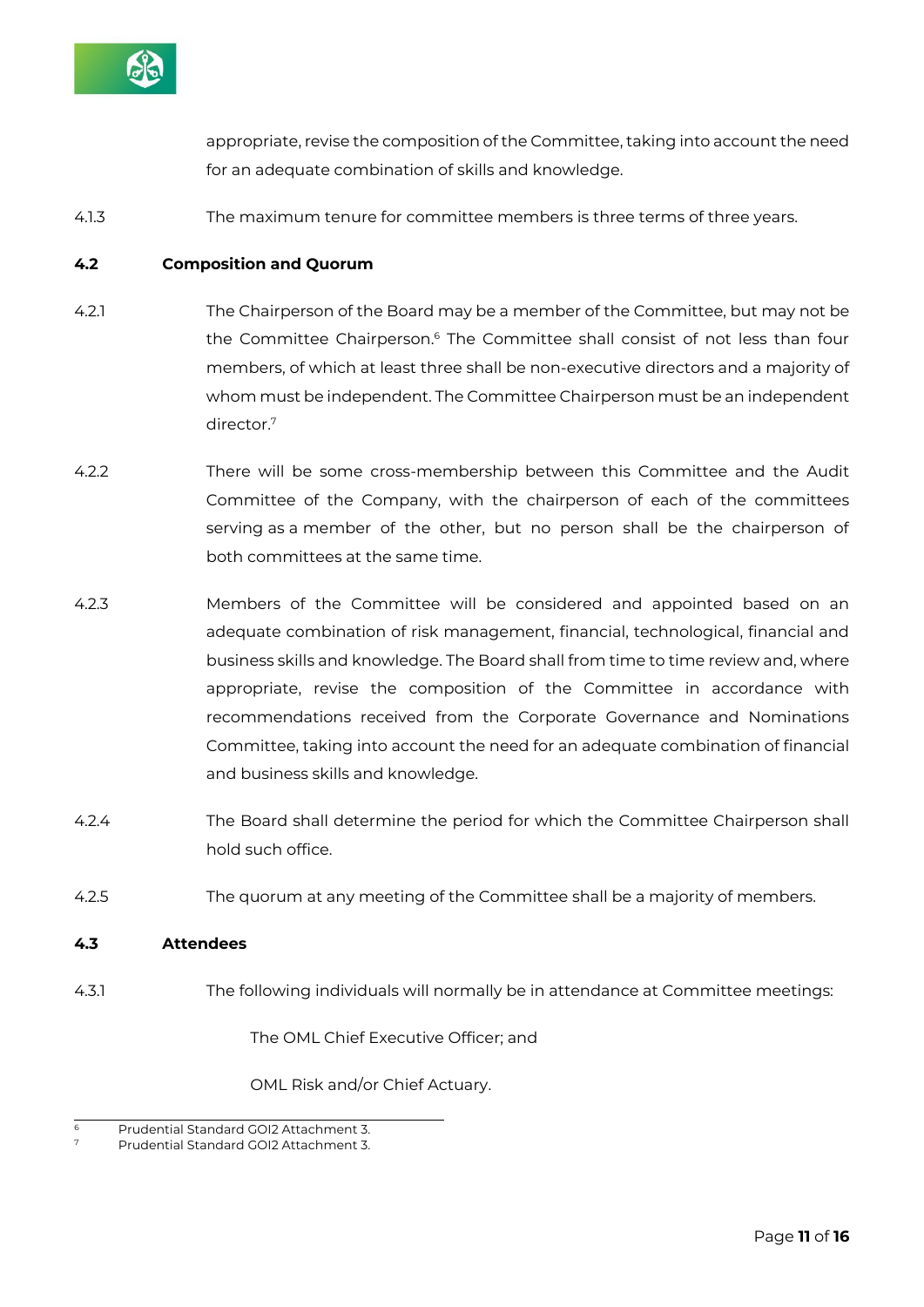

- 4.3.2 Invitations to attend Committee meetings will be extended to all Board members, any senior executives and professional advisers as deemed appropriate by the Committee.
- 4.3.3 The Committee may secure the attendance, at Committee meetings, of non-Committee members with the relevant experience and expertise where necessary, at the Company's expense, in accordance with any procedure developed by the Board for this purpose.
- 4.3.4 The Company Secretary shall be the secretary of the Committee.

#### 4.4 **Frequency of Meetings**

- 4.4.1 Meetings of the Committee shall be held at least four times a year prior to scheduled OML Board meetings, at which Board meetings the Committee Chairperson will present a report on the activities of the Committee.
- 4.4.2 The Committee Chairperson may, within the framework of any relevant directives set by the Board, convene a meeting of the Committee at any time and at his/her discretion.
- 4.4.3 The Committee or its Chairperson should meet at least once annually, or as requested, with the OML Risk and/or Actuarial Directors, OML Group Compliance Officer, the OML Head of Group Forensic Services and the internal auditors in separate sessions, to discuss any matters that the Committee or these individuals believe should be discussed with the Committee.

#### 4.5 **Participation and resolutions**

- 4.5.1 Committee members who are unable to attend Committee meetings shall inform the Committee Chairperson or Company Secretary at an early date.
- 4.5.2 Committee meetings may be conducted entirely by electronic communication or a Committee member may participate in a meeting by electronic communication, as contemplated in section 73(3) of the Companies Act (including by means of, inter alia, telephone, closed circuit television, webinar or video conferencing), so long as the electronic communication facility employed ordinarily enables all persons participating in that meeting to communicate concurrently with each other without an intermediary, and to participate effectively in the meeting.
- 4.5.3 Committee members should participate fully and constructively in discussions and other activities and contribute by sharing their knowledge, skills and abilities.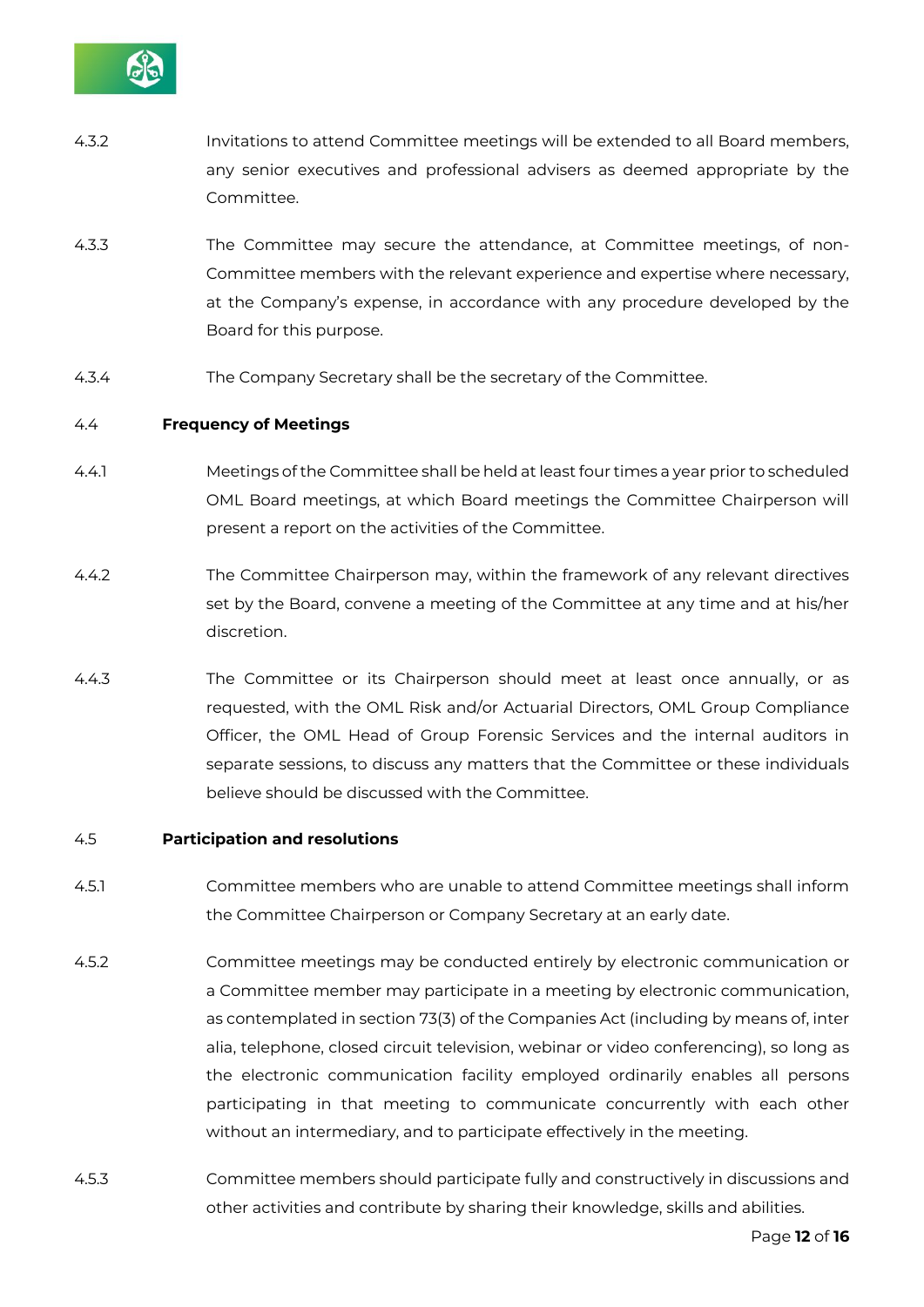

- 4.5.4 Each Committee member has one vote on a matter before the Committee.
- 4.5.5 A majority of the votes cast on a Committee resolution is sufficient to approve that resolution and, in the case of a tied vote, the Committee Chairperson shall not have a casting vote and the matter being voted on fails.
- 4.5.6 A Committee resolution in writing (round robin resolution) signed by the majority of the Committee members shall be as valid and effectual as if it had been passed at a Committee meeting.
- 4.5.7 The passing of Committee round robin resolutions must not detract from the requirement for frequency of Committee meetings as set out in these Terms of Reference.
- 4.5.8 All Committee round robin resolutions should be tabled at the next Committee meeting for noting.

#### 4.6 **Agenda, meeting papers and minutes**

- 4.6.1 The procedure to be followed for the convening of meetings, notice of meetings, and preparing agendas and minutes of meetings (to the extent not regulated in these Terms of Reference) will be determined from time to time and managed by the Company Secretary, in consultation with the Committee Chairperson and the Board.
- 4.6.2 To the extent reasonably practicable, Committee papers will be circulated to all Committee members at least one week before the meeting and full and appropriate information will be supplied to Committee members by way of succinct position papers or reports with the Committee pack to enable Committee members to form an opinion on the issues on the agenda prior to the meeting and, if necessary, to request additional information before the meeting. Additional documentation may be circulated to Committee members prior to the Committee meeting and will, to the extent applicable and appropriate, be clearly labelled to indicate that such documentation constitutes additional but non-essential reading.
- 4.6.3 The Company Secretary shall keep appropriate records of all meetings of the Committee as well as minutes of the proceedings and all decisions made.
- 4.6.4 Minutes of the Committee meetings, signed by the Committee Chairperson, shall be sufficient evidence that the matters referred to therein have been fully discussed and agreed, whether by way of a formal meeting or otherwise.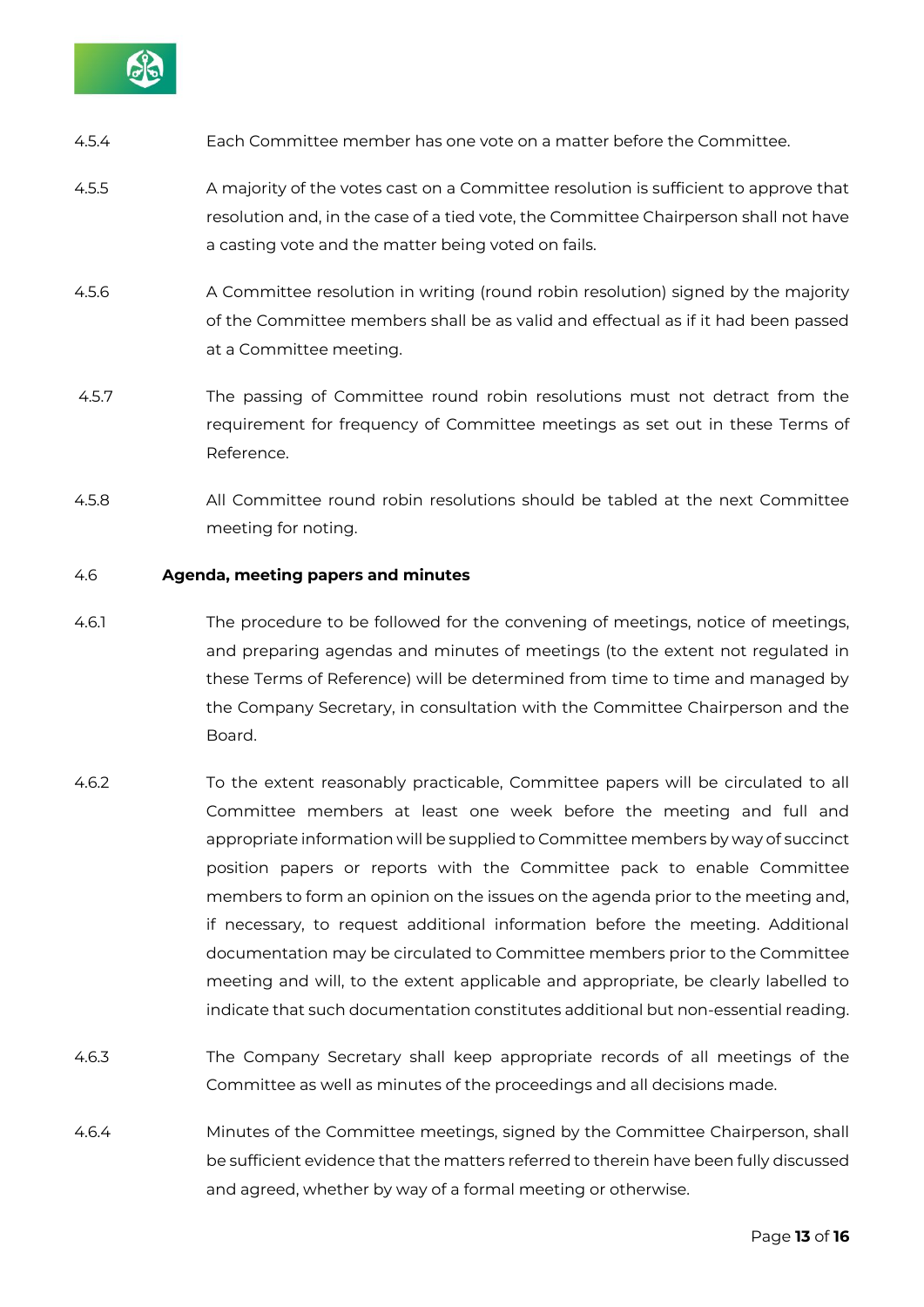

4.6.5 The Company Secretary shall circulate the minutes of the meetings of the Committee to all members of the Committee and to the Chairperson of the Board. Any director of the Company may, upon request to the Company Secretary, provided that there is no conflict of interest, obtain copies of the Committee's meeting agenda and minutes.

#### 5. **COMMITTEE WORK PLAN**

An annual work plan will be prepared for the Committee and a list of issues which needs to be considered by the Committee annually will be tabled at the first Committee meeting of each year. The agenda for discussion of these issues will be spread over the meetings of the year so that each of these issues are addressed at least once a year. The work plan will be formulated by the Committee Chairperson, in consultation with the Company Secretary.

#### 6. **TRAINING**

The Committee, via the Company Secretary, shall make available to new members of the Committee a suitable induction process and, for existing members, ongoing training, where appropriate and as discussed with the Committee.

#### 7. **COMMITTEE EVALUATION**

The Committee will be independently evaluated as required by legislation and/or best practice governance and actions from the evaluation should be agreed and implementation tracked and reported to the Board.

#### 8. **ACCESS TO RESOURCES AND INFORMATION**

- 8.1 The Committee has unrestricted access to Company information falling within the Committee's mandate and will liaise with management on its information needs and the appropriate reports and information that it should receive to enable it to review and monitor and report on any matters relating to risk and regulatory compliance and litigation matters.
- 8.2 With the prior notification to the Committee Chairperson or the Chairperson of the Board, the Committee or any of its individual members, may take outside legal, accounting or other independent professional advice on matters relating to matters within the Committee's mandate, at the expense of the Company, in accordance with any procedure developed by the Board for this purpose. A formal mandate is to be entered into between such independent advisor and the Company to be facilitated by the Company Secretary.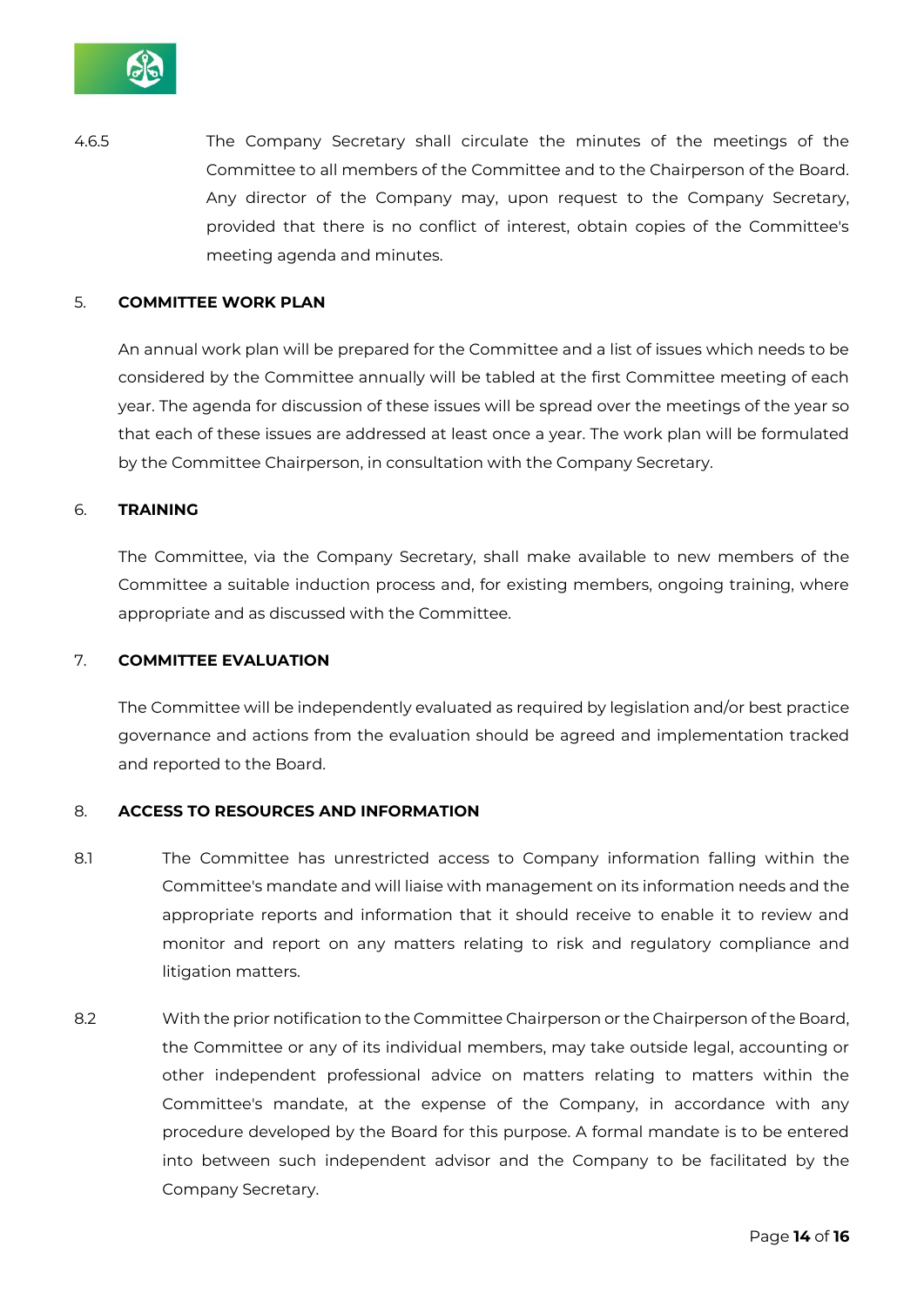

# 9. **REPORTING**

- 9.1 The Committee Chairperson shall report to the Board at the first Board meeting following the last Committee meeting on the activities of the Committee.
- 9.2 The Committee shall report on an annual basis to the shareholders through the Integrated Annual Report on the following items:
- 9.2.1 The Committee's overall role and associated responsibilities and function.
- 9.2.2 Its composition, including each member's qualifications and experience.
- 9.2.3 Any external advisers or invitees who regularly attend the Committee meetings.
- 9.2.4 Key areas of focus during the reporting period.
- 9.2.5 The number of meetings held during the reporting period and attendance at those meetings.
- 9.2.6 Whether the Committee is satisfied that it has fulfilled its responsibilities in accordance with its Terms of Reference for the reporting period.
- 9.3 The Committee Chairperson shall be required to attend the Company's annual general meeting to answer relevant questions posed by shareholders.
- 9.4 Members of the Committee must be available to meet with the relevant financial sector regulators, in particular the Prudential Authority, on request.<sup>8</sup>

# 10. **GENERAL**

10.1 The Committee members are obliged to disclose to the Committee in writing, any personal financial interest (as contemplated in section 75 read with section 1 of the Companies Act) and any other interests they have within or outside the Company and the Group that may be of interest to the Company or that may interfere or conflict with the performance of their duties as members of the Committee; provided that this is not applicable to any Committee members to the extent that they are directors of the Company and have disclosed such interests in accordance with paragraph 11 of the Board Charter and section 75 of the Companies Act.

<sup>8</sup> Prudential Standards GOI2.